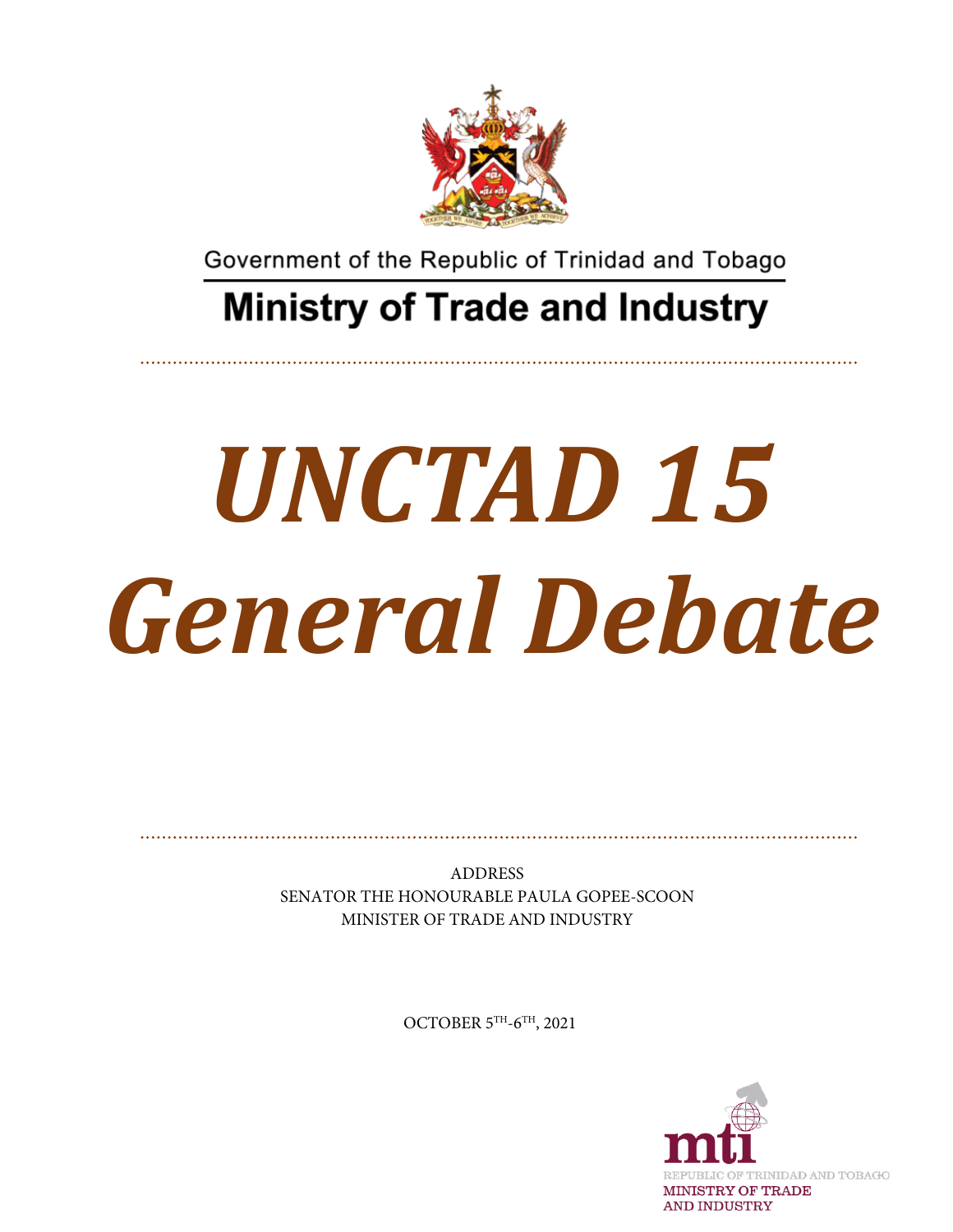My fellow Ministers, Excellencies.

It is an honour for me to represent and express the views of Trinidad and Tobago at this esteemed Conference.

Trinidad and Tobago commends the Government of Barbados on being the first Caribbean nation and Small Island Developing State (SIDS) to host an UNCTAD quadrennial Conference.

We are pleased that Prime Minister Mia Mottley and Madame Rebecca Grynspan are at the helm of this Conference to add their astute leadership.

The theme of the Conference "From inequality and vulnerability to prosperity for all" is appropriate as the COVID-19 pandemic has exposed the vulnerabilities of all nations and presented additional economic challenges to already fragile developing economies. Trinidad and Tobago has implemented a number of measures to control the spread of the virus and has addressed as best as possible the challenges of funding social programmes and shifting the education system to a digital platform among others.

In response to the economic fall-out associated with the pandemic Trinidad and Tobago is seeking to transform the economy from being dependent on mainly energy exports into one that generates revenue from a broad range of sectors and products. Consequently, we are engaged in implementing a Roadmap of activities involving three pillars, namely Diversifying and transforming the economy by leveraging digitalization; Making Food Security a reality; and Leaving No One behind while creating Greater Equity in Trinidad and Tobago.

In this regard, Trinidad and Tobago is pleased to support the Bridgetown Declaration, which we believe is representative of current global issues, and yet embraces the interests of developing countries. The subthemes of the Conference namely diversifying economies; making economies more sustainable; improving the way development is financed; and revitalizing and strengthening multilateralism for development, are reflective of our national interests and resonates with us.

Allow me to speak to specific issues within the Declaration.

In relation to the Digital Economy, Trinidad and Tobago is pleased with the inclusion of this issue. The widening digital divide and the uneven speed of digital transformation are real, as developing countries continue to grapple in pursuit of developed country standards. Trinidad and Tobago believes that reducing the digital divide and accelerating digital transformation is essential to our economy and vital to our youth, in particular, as they seek to progress in these testing and taxing times. Further, our businesses, small and large, and industries will only succeed if they too adapt to technological advancements in a fiercely competitive global commercial environment. The Declaration therefore is in line with our national ICT plan. Targeted capacity and infrastructure development, coupled with addressing accessibility, affordability, and resource mobilization issues can allow for developing countries to reap greater benefits that accrue through the digital economy.